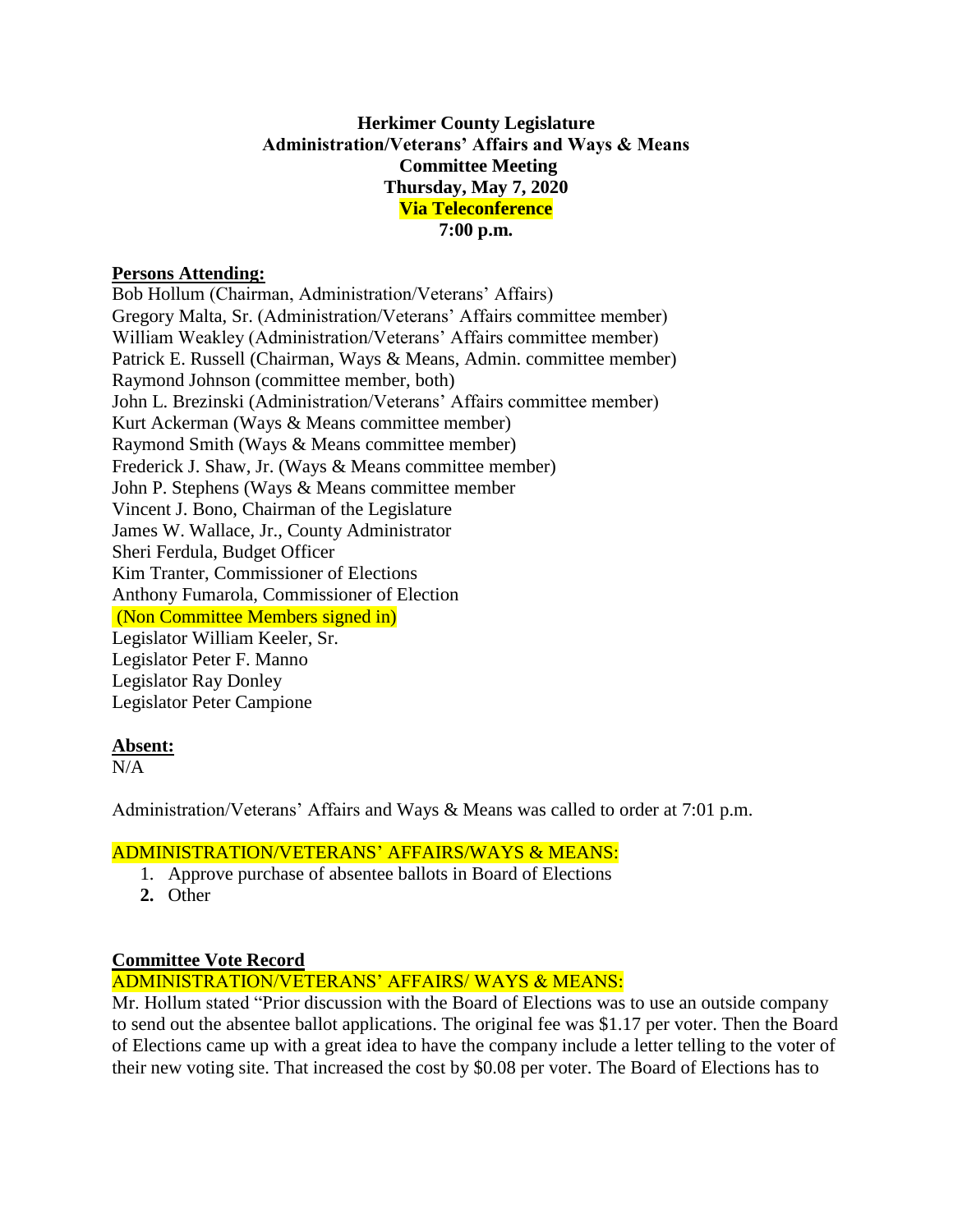send out 7,000 plus ballots because of the Democratic Presidential Primary so that will be added on. Anthony or Kim, do you want to add anything to it?"

Kim Tranter stated "I think we need to correct him on the number of democratic applications that we have to send out is 10,591. That's the current amount."

Mr. Malta asked "What's the dollar amount right now for this Resolution?"

Mr. Hollum answered "It's going to be \$1.25."

Mr. Malta stated "No our total."

Mr. Hollum responded "Our total now I believe is a little under \$33,000. Am I right Kim or Anthony?"

Kim Tranter stated "We have \$21,600 and now we are adding \$10,600. I'm sorry. I don't have an adding machine either."

Mr. Hollum stated "On a positive note on the COVID matching stipend we were looking at a match of 50%. The state is only matching 20%. We thought it was going to be more. If you eliminated the state at \$32,000 now you are looking at a little over \$60,000. From what it was described to me, this grant will easily cover this. Am I correct with that Kim and Anthony?"

Anthony responded "The COVID Cares Grant will cover any cost for Federal Elections that were incurred because of the virus. These mailings, the ones that have Federal Elections, which will be the vast majority of these, are fully covered, I believe, by the grant. Plus whatever costs which I don't anticipate any other major costs at this moment but absentee ballots could probably part of it to."

Mr. Hollum stated "So pretty much everything is in the budget and everything like that. We just need a motion, any discussion on it, any more questions?"

Mr. Malta asked "Mr. Wallace, can you concur with those figures?"

Mr. Wallace replied "Yes and just to remind everybody too that with combining of the primaries we save quite a bit of money as well."

Item #1 – On motion of Mr. Malta, seconded by Mr. Weakley, for Administration/Veterans' Affairs and on motion of Mr. Smith, seconded by Mr. Bono for Ways & Means, Item #1 was voted on, approved and moved for Resolution. Unanimous.

Mr. Hollum asked if there was anything under other.

Mr. Smith asked "Mr. Chairman, do we have our polling sites yet?"

Mr. Hollum responded "We actually have been working on it and I think we have something."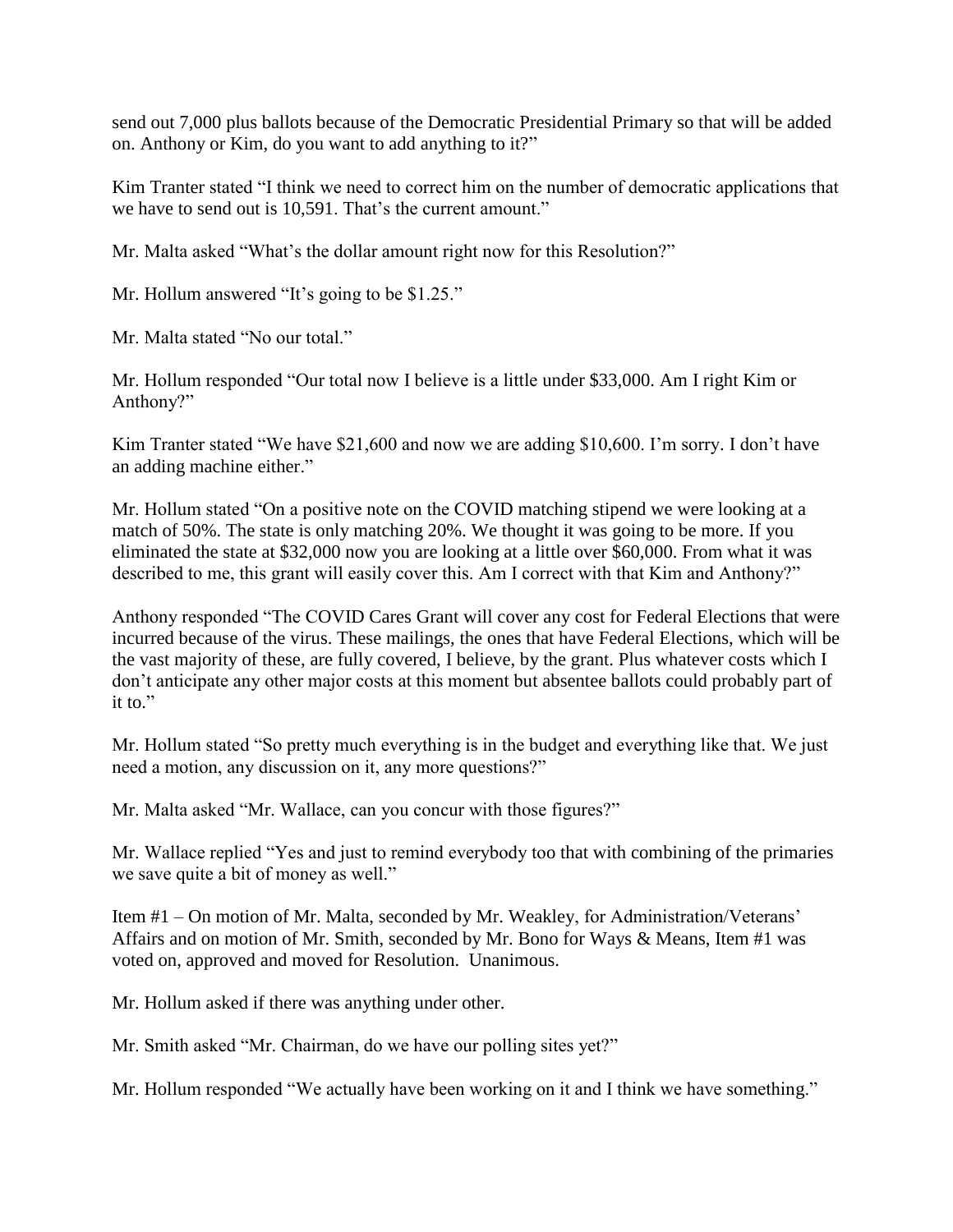Mr. Johnson asked "Is Ilion back in the picture or are we still out of it?"

Mr. Hollum responded "Ilion is 100% in the picture. As far as this area down here we had a little bit of a discrepancy with. I've actually spoke with the only two people it would effect and they both seem to be comfortable with the site they are going to be."

Mr. Brezinski announced his presence.

Mr. Wallace asked "Bob, do you mind recalling your vote for just the one person?"

Mr. Hollum stated "Yes. Recall the vote."

Mr. Wallace stated "And just call John's name. Since John's on the committee and we are still in session, we have the authority to ask John how he would like to vote on approving the absentee ballots for the Board of Elections."

Mr. Hollum stated "John, we just before voted to approve the purchase of absentee ballots for the Board of Elections. Can I get a vote for you to approve it?"

Mr. Brezinski responded "Absolutely."

Mr. Hollum stated "Approved by John."

Mr. Wallace thanked Mr. Hollum.

Mr. Hollum stated "So Ray to go back to your question, right now Ilion does have a site. It is hopefully going to be finalized tomorrow."

Mr. Johnson asked "Is it going to be at the high school then or the municipal building?"

Mr. Hollum responded "The high school, it appeared to be the high school. I spoke with the Superintendent and he was on page for it. I guess something that had to do with the government."

Mr. Johnson stated "His only concern was, he wanted confirmation from the state. He supposedly closed down. He needs some kind of authorization."

Mr. Hollum stated "No, and I think he is right by doing that. Actually, I spoke with Mr. Wallace to and he was going to have Lorraine look into a little bit of it. He is going to look in to his attorney and I will hopefully have response from him by tomorrow because I know the Board of Elections would like to go forward with getting everything on board and printed so they can get these absentee things sent out and taken care of. Hopefully by tomorrow. I think time is of the essence that's why we are kind of moving forward and getting this done right now. I did seek a couple different back up plans. The Knights of Columbus has emailed me and given me 100% as far as they would be on board with offering a backup plan. The parking is there. I talked with Anthony a little bit earlier, they do have handicapped accessibility through the back and then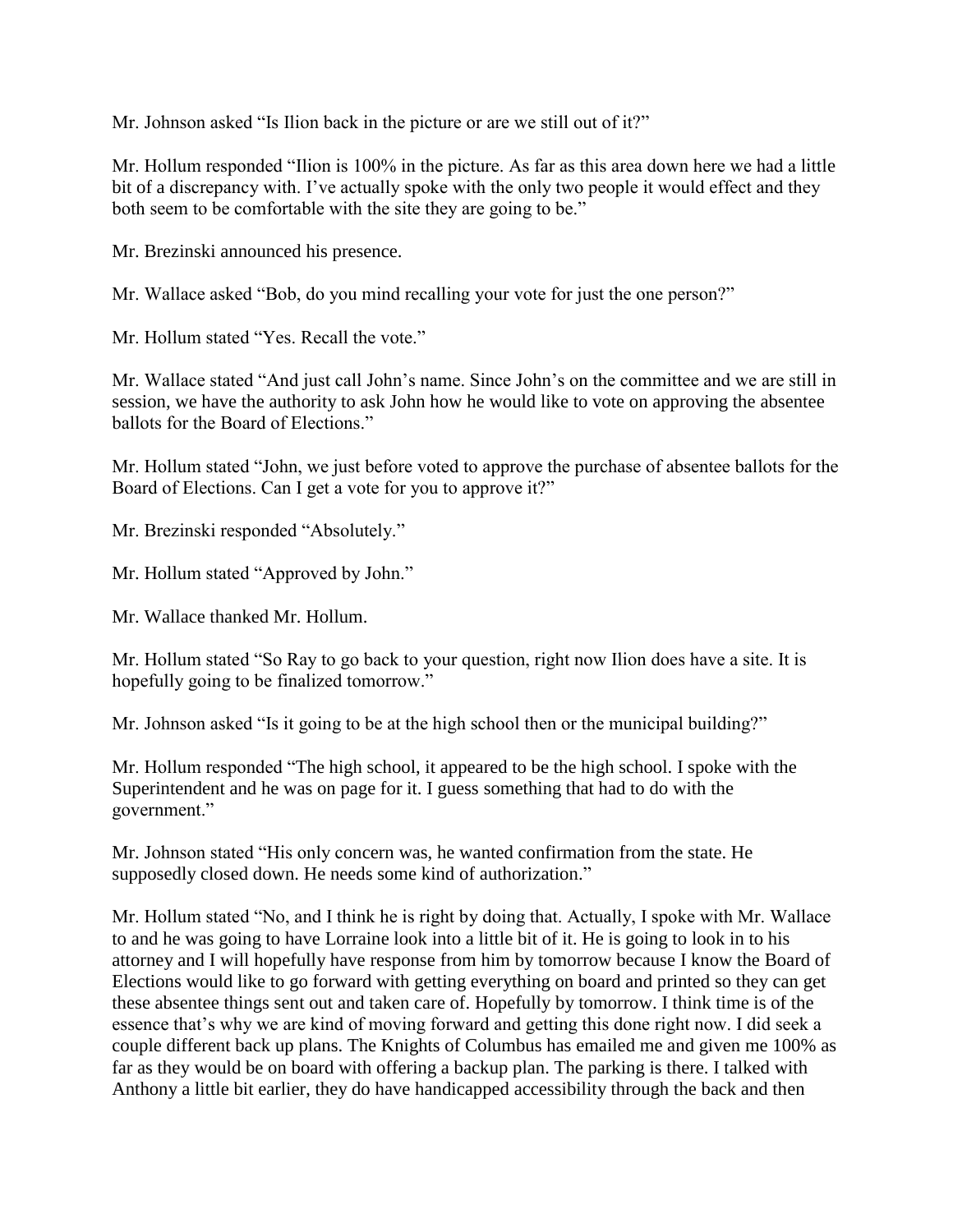worst case scenario, we can go right back down to the municipal area but as far as Ilion having a voting site, they will have a voting place. Mohawk will vote in Ilion, Schuyler will vote in Frankfort, Frankfort will vote in Frankfort, Herkimer will hopefully have the college, Little Falls, the City and the Town will have their site, I believe at the church and then is a whole bunch of little heres and theres. If you have questions, I am sure Anthony and Kim can answer those for you. Speaking with the two people that are affected by this primary, they both seem as comfortable as can be with it. They both saw both sides of the picture. As far as the committee, I was trying to make it as fair as possible so they both felt they were being treated fairly and I think we accomplished that. I know that Board of Elections has been under a lot of stress with having to deal with a lot of different things dealing with this. Everyday something is being thrown at them at a different angle but I think we have got it covered and we will have a better idea tomorrow exactly if the school will be available and I will keep everyone posted on it."

Mr. Manno asked "Bob, the Frankfort site with be the high school?"

Mr. Hollum responded "Yes, but we could be running into the same situation. I'm not too sure. I looked at the little bit of legalities and it's technically doesn't appear, they are shut down for learning situations, not technically shut down as far as the building situation and there is a couple things in there that appears to me, but obviously I'm not Lorraine, that's why I want to get it clarified. I don't see there being a problem but we have to know for sure."

Anthony Fumarola stated "I did put a call into Bob Reina, Superintendent. I have not heard back from him yet but Frankfort-Schuyler was already supposed to be a pole site so I didn't know of any issues. The last time I talked to somebody over there, the Business Administrator said they were still good but that was a week or two ago. I will call them again tomorrow."

Mr. Hollum asked if there were any more questions.

Kim Tranter stated "There is a provision in the Election Law that if a location who receives Federal and or State funding cannot refuse being a pole site. Just so you know."

Mr. Hollum stated "I did read that too. So technically if we wanted to say we are going to use you, it doesn't appear to be a problem but I was trying to do it the most cordial way possible."

Kim Tranter said "Absolutely."

Mr. Smith asked "Is the Dolgeville site still at the fire station?"

Mr. Hollum responded "I believe there isn't going to be a Manheim site. I believe they are going to Little Falls."

Kim Tranter stated "No. There is a Manheim site. They don't know it yet but it is going to be at the fire station and they are going to have both Salisbury and Manheim there."

Mr. Smith stated "Ok. Thank you."